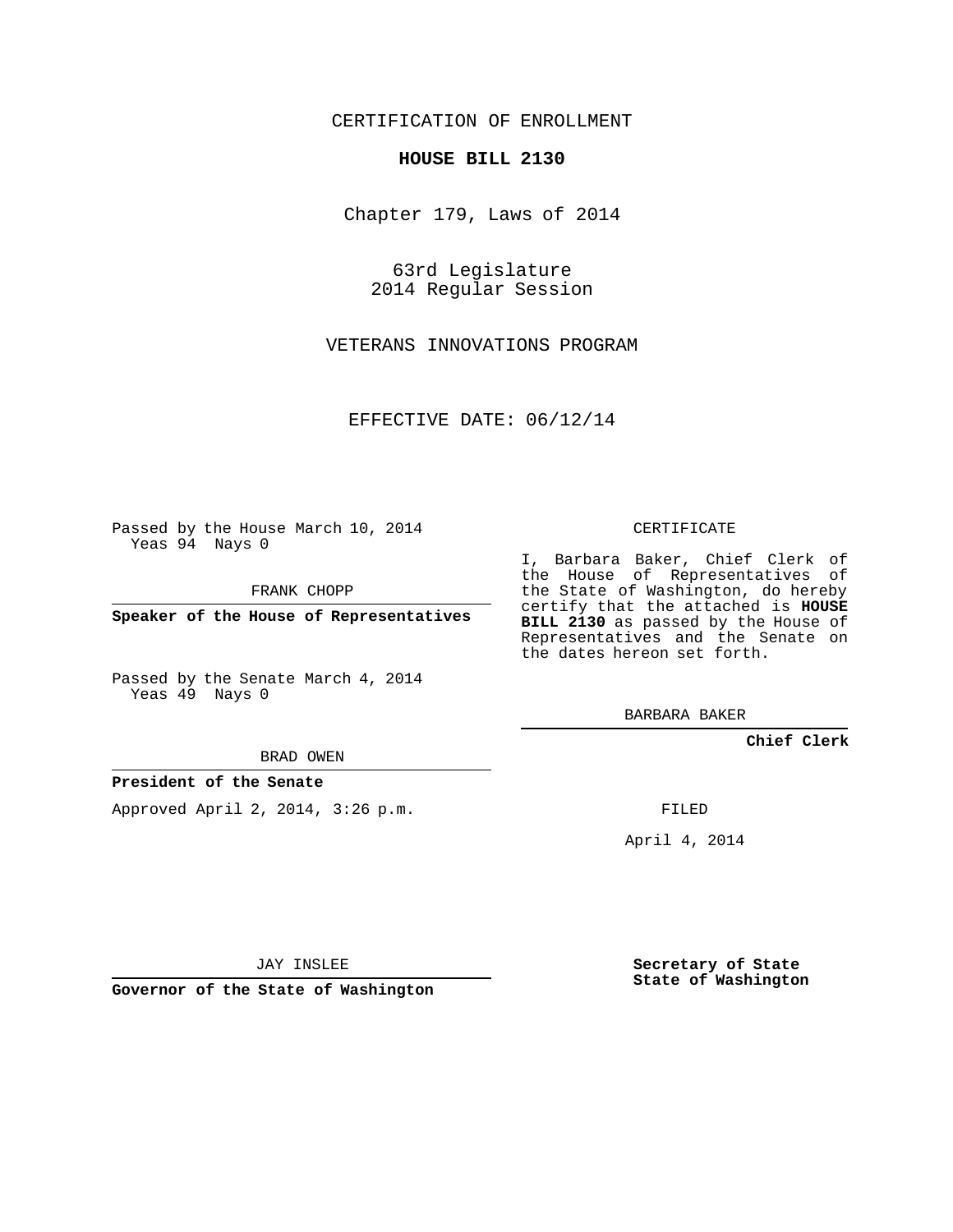# **HOUSE BILL 2130** \_\_\_\_\_\_\_\_\_\_\_\_\_\_\_\_\_\_\_\_\_\_\_\_\_\_\_\_\_\_\_\_\_\_\_\_\_\_\_\_\_\_\_\_\_

\_\_\_\_\_\_\_\_\_\_\_\_\_\_\_\_\_\_\_\_\_\_\_\_\_\_\_\_\_\_\_\_\_\_\_\_\_\_\_\_\_\_\_\_\_

### AS AMENDED BY THE SENATE

Passed Legislature - 2014 Regular Session

# **State of Washington 63rd Legislature 2014 Regular Session**

**By** Representatives MacEwen, Orwall, Morrell, Seaquist, Haler, Appleton, Ross, Stanford, Green, Van De Wege, Ormsby, and Freeman; by request of Department of Veterans Affairs

Prefiled 12/20/13. Read first time 01/13/14. Referred to Committee on Community Development, Housing & Tribal Affairs.

 1 AN ACT Relating to the veterans innovations program; amending RCW 2 43.60A.160, 43.60A.175, and 43.60A.185; and repealing RCW 43.60A.165, 3 43.60A.170, 43.131.405, and 43.131.406.

4 BE IT ENACTED BY THE LEGISLATURE OF THE STATE OF WASHINGTON:

 5 **Sec. 1.** RCW 43.60A.160 and 2006 c 343 s 3 are each amended to read 6 as follows:

 (1) There is created in the department a veterans innovations 8 program((<del>, which consists of the defenders' fund and the competitive</del> 9 grant program)). The purpose of the veterans innovations program is to provide crisis and emergency relief and education, training, and employment assistance to veterans and their families in their communities.

13 (2) Subject to the availability of amounts appropriated for the 14 specific purposes provided in this section, the department must:

15 (a) Establish a process to make veterans and those still serving in 16 the national guard or armed forces reserve aware of the veterans 17 innovations program;

18 (b) Develop partnerships to assist veterans, national guard, or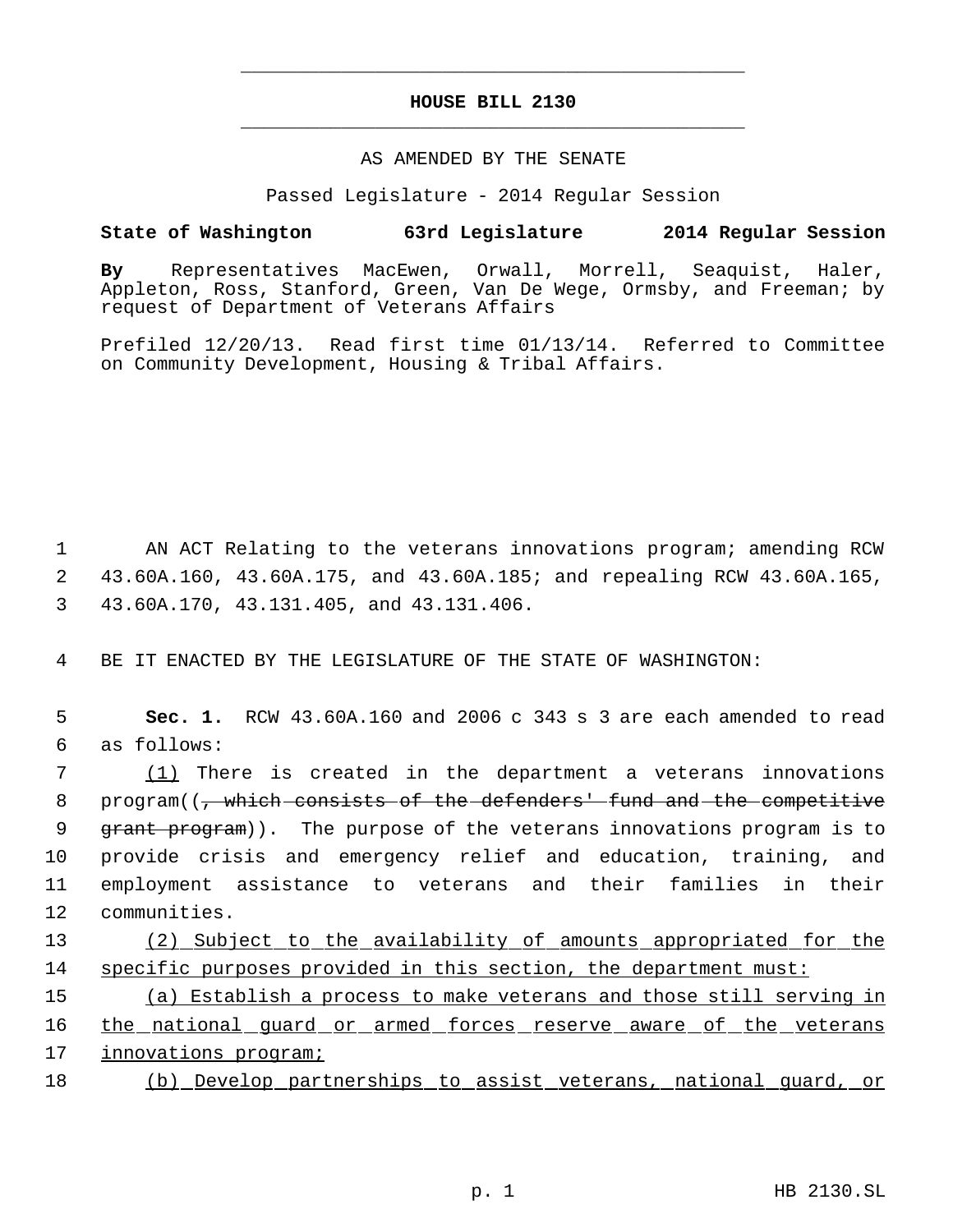reservists in completing the veterans innovations program application; and

# (c) Provide funding to support eligible veterans, national guard members, or armed forces reserves for:

(i) Crisis and emergency relief; and

(ii) Education, training, and employment assistance.

 **Sec. 2.** RCW 43.60A.175 and 2011 c 60 s 37 are each amended to read as follows:

 (1) The department may receive gifts, grants, or endowments from public or private sources that are made from time to time, in trust or 11 otherwise, for the use and benefit of the purposes of the ((defenders<sup>1</sup>) 12 fund and the competitive grant)) yeterans innovations program and spend gifts, grants, or endowments or income from the public or private sources according to their terms, unless the receipt of the gifts, grants, or endowments violates RCW 42.17A.560.

 (2) The department may adopt rules under chapter 34.05 RCW as necessary to carry out the purposes of RCW 43.60A.160 through 43.60A.185.

 (3) The department may perform all acts and functions as necessary or convenient to carry out the powers expressly granted or implied under chapter 343, Laws of 2006.

 **Sec. 3.** RCW 43.60A.185 and 2010 1st sp.s. c 37 s 924 are each amended to read as follows:

 The veterans innovations program account is created in the state treasury. Moneys in the account may be spent only after appropriation. Expenditures from the account may be used only for purposes of the 27 veterans innovations program. ((During the 2009-2011 fiscal biennium, the funds may be used for contracting for veterans' claims assistance services.)

 NEW SECTION. **Sec. 4.** The following acts or parts of acts are each repealed:

 (1) RCW 43.60A.165 (Defenders' fund--Eligibility for assistance) and 2007 c 522 s 952 & 2006 c 343 s 4;

 (2) RCW 43.60A.170 (Competitive grant program) and 2010 1st sp.s. c 7 s 115 & 2006 c 343 s 5;